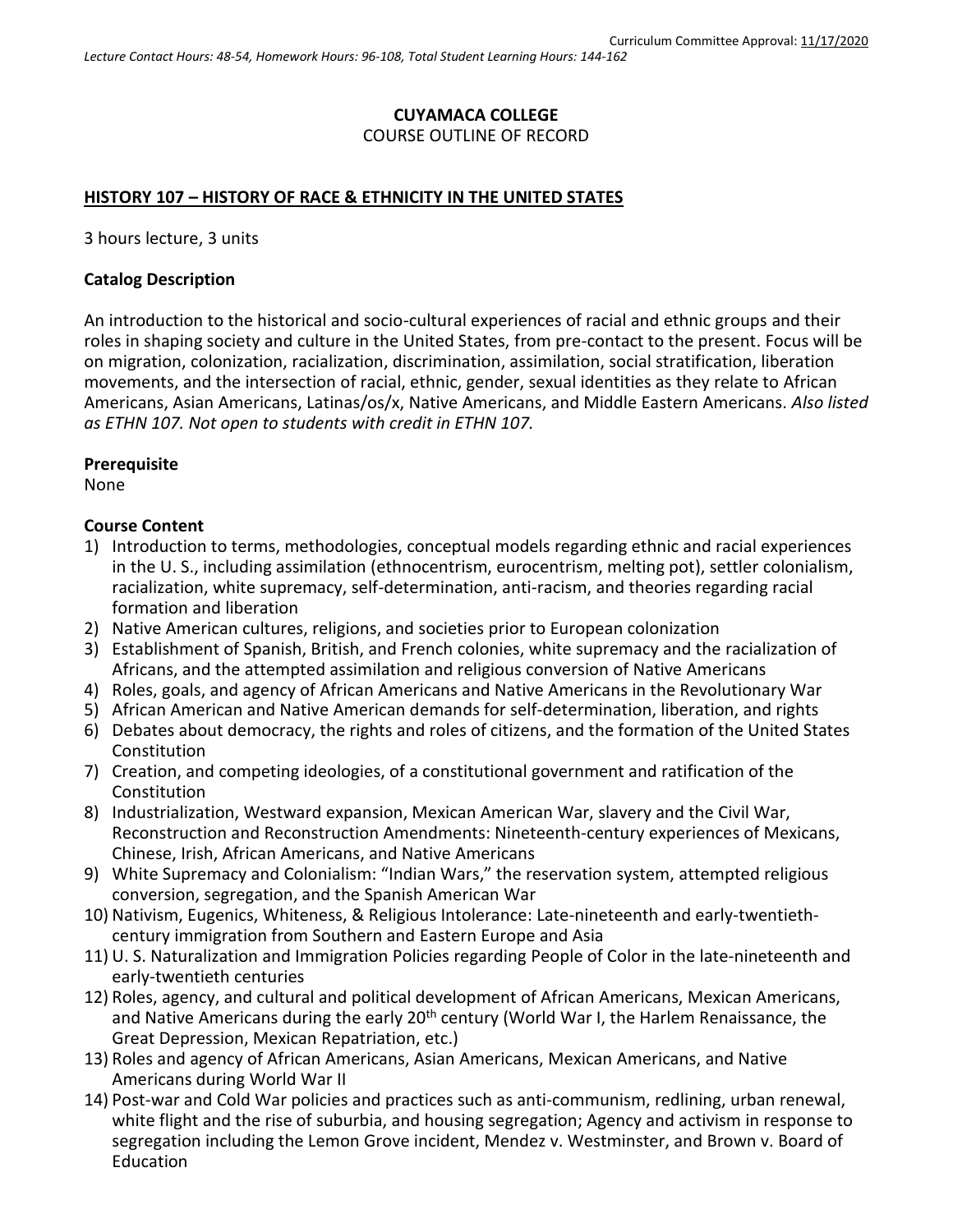- 15) The Civil Rights Movements and Vietnam: Black Power, Chicano Movement, Asian American Movement, Native American Movement, Women of Color feminist movements; selfdetermination, liberation, and decolonization movements
- 16) Late-twentieth and early-twenty-first century immigration and war: South Asian Americans, Mexican Americans, South and Central Americans, and Middle Eastern Americans
- 17) Contemporary issues and immigration policies

# **Course Objectives**

Students will be able to:

- 1) Identify and analyze key historical events that led to the racialization of African Americans, Asian Americans, Latinas/os/x, Native Americans, and Middle Eastern Americans.
- 2) Evaluate the theories of race and ethnic identity (racialization, equity, ethno-centrism, eurocentrism, white supremacy, self-determination, liberation, decolonization, and anti-racism) and how these concepts have translated into social movements from both a historical and contemporary perspective.
- 3) Identify and evaluate the intersection between ethnicity and various social categories and how they affect an individual's experience and opportunity in the United States.
- 4) Compare and contrast the historical and contemporary experiences of at least four major ethnic groups in the United States (i.e. African Americans, Asian Americans, Latinas/os/x, Native Americans, and Middle Eastern Americans).
- 5) Identify the ways in which social and political activism, agency, and resistance have transformed notions of race and ethnicity in the United States, today and in the past.
- 6) Analyze the agency and historical, cultural, and intellectual contributions made by Communities of Color
- 7) Identify and place into historical context: major conflicts, social and political movements, religion and spirituality, agency and aspirations of Communities of Color.
- 8) Discuss the Federal Constitution particularly with reference to its impact on Communities of Color.
- 9) Explain major constitutional issues, developments and interpretations as it relates to rights and citizenship.
- 10) Analyze and interpret both primary and secondary sources as part of achieving objectives 1-9.

# **Method of Evaluation**

A grading system will be established by the instructor and implemented uniformly. Grades will be based on demonstrated proficiency in the subject matter determined by multiple measurements for evaluation, one of which must be essay exams, skills demonstration or, where appropriate, the symbol system.

- 1) Quizzes, exams, and writing assignments that measure students' ability to do the following:
	- a. Analyze and articulate concepts of ethnic studies, including but not limited to race and ethnicity, racialization, equity, ethno-centrism, eurocentrism, white supremacy, selfdetermination, liberation, decolonization and anti-racism.
	- b. Apply theory to describe critical events in the histories, cultures, and intellectual traditions of Communities of Color with an emphasis on agency and self-determination.
	- c. Critically discuss the intersection of race and ethnicity with other categories affected by hierarchy and oppression, such as class, gender, sexuality, religion, spirituality, national origin, immigration status, ability, and/or age.
	- d. Describe how resistance, social justice, and liberation, as experienced by Communities of Color, are connected to local, national, and international current issues.
	- e. Recognize, describe and explain the role and agency of African Americans, Asian Americans, Latinas/os/x, Middle Eastern Americans, and Native Americans in United States history.
- 2) In-class group activities and writing assignments that measure students' ability to compare/contrast, analyze, and discuss the racialization of two or more ethnic groups in United States history.
- 3) Group or individual projects or research papers that require students to analyze current issues related to inter-racial and/or inter-ethnic cooperation and/or conflict.